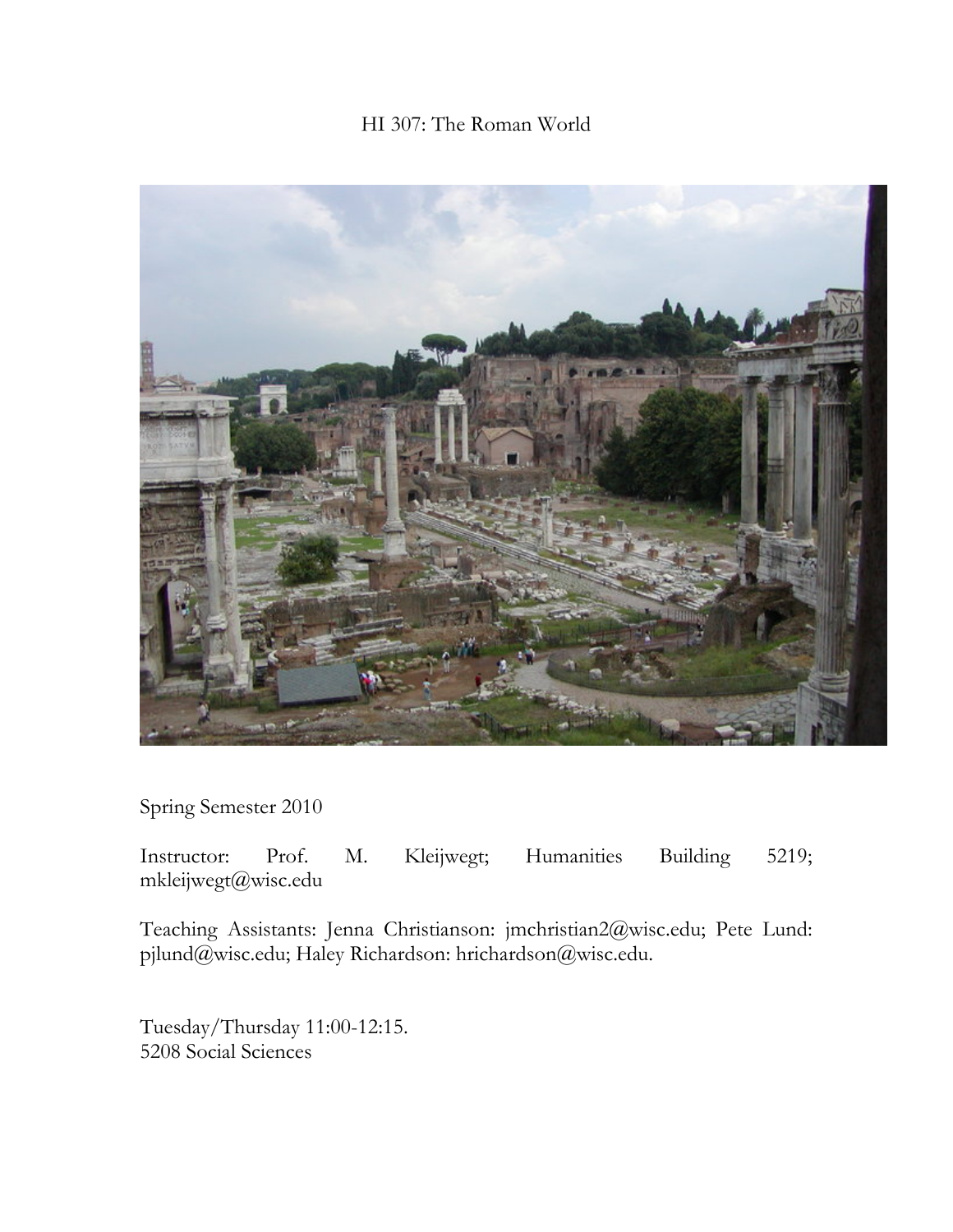# Course Description

The emphasis in this lecture course will be on the social, economic and cultural history of Rome. Evidence from the second and first century BC will be included for discussion, but the main focus will be on the more abundant material from the first and second century AD, the period known as the Principate. The first part of the course – week  $2$  to  $5$  – will focus on the Roman Empire, and will analyze how it was ruled and how it worked. The second part – week 6 to 12 – will focus on the people inhabiting the Roman Empire, their religious attitudes and their social behavior and codes of conduct. From week 12 to week 14 the focus will be on the Roman economy. Weekly reading requirements are compulsory and must be completed before the Tuesday Class. For the discussion sections additional readings will be required, consisting either of primary sources in translation or the opinions and arguments of modern scholars.

**Primary sources** (in translation; texts from this book will be studied in the discussion sections):

Jo-Ann Shelton, *As The Romans Did: A Sourcebook in Roman Social History*, New York: Oxford University Press 1998 (pb.). ISBN 019508974x.

#### **Textbook**:

Peter Garnsey/Richard Saller, *The Roman Empire: Economy, Society and Culture*, Berkeley and Los Angeles: University of California Press 1987 (pb.). ISBN 0520060679.

#### **Attendance, Exams and Grades**

Attendance at all classes is mandatory. There will be one midterm exam and one final exam. The material for the midterm exam is the material covered in lecture and discussion sections between week 1 and week 10 (in other words: from the introductory lecture to Social Hierarchy and Social Mobility taught in week 10). The midterm exam is taken in class. It will count for 30% towards your final grade. The final exam will count for 40% and will cover all the material from week 11 to week 15. The assignment discussed below will count for 20% towards your final grade and the remaining 10% is based on regular attendance, class discussion and general participation.

#### **Assignment**

There will be no lectures on Tuesday 9 March and Thursday 11 March (but you still need to come to the discussion sections; there will be no Honors Discussion Section during this week). During this week you will work on an essay of five pages (1.5 spacing) on a topic related to the history of the Roman family.

The question that you need to answer in your essay is the following: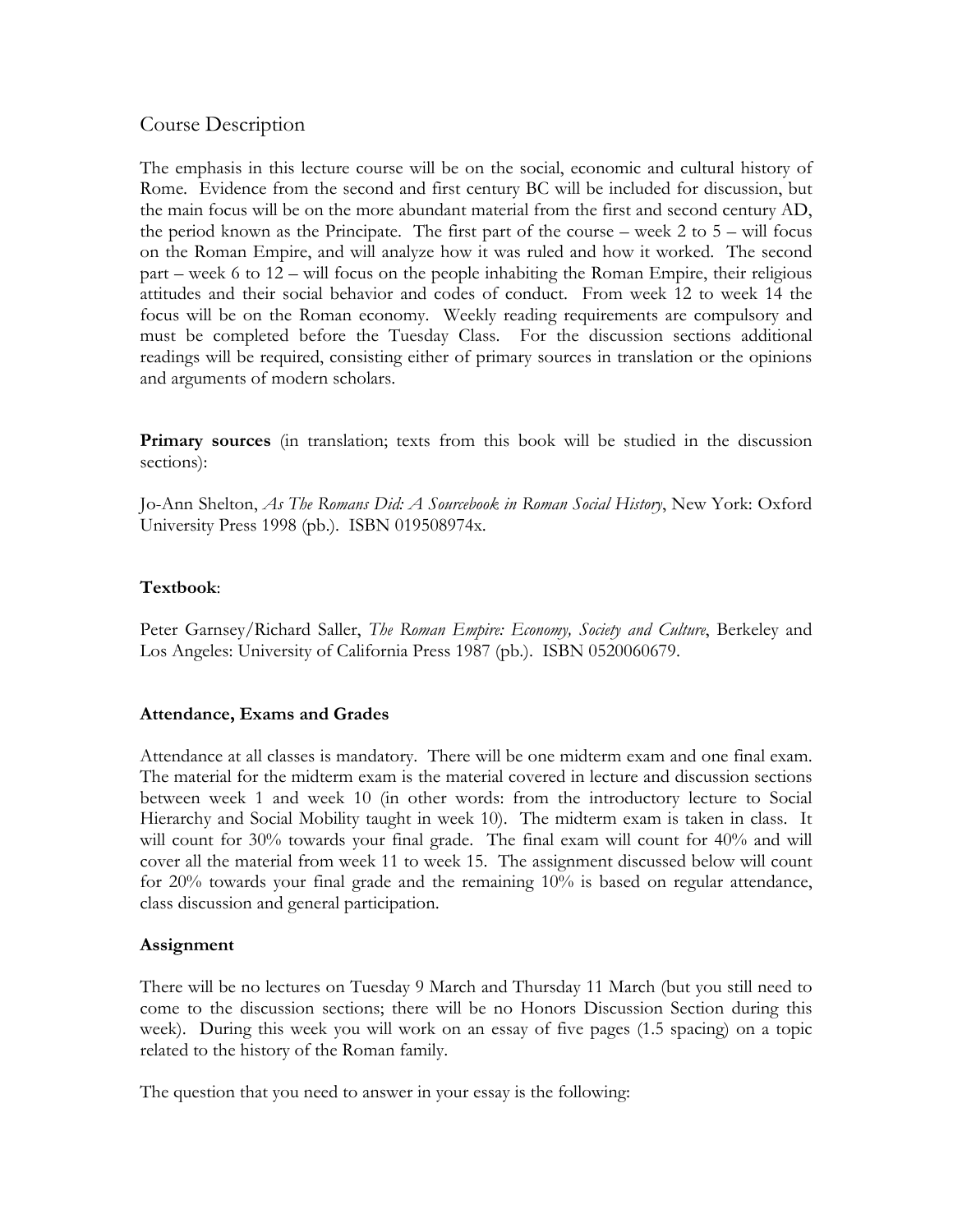"The literary and epigraphic evidence from Rome, limited though it is, certainly gives no support to the traditional belief that the Roman household usually included several nuclear families dominated by an authoritarian, elderly patriarch."

Garnsey/Saller, *The Roman Empire: Economy, Society and Culture*, p. 129.

How have ancient historians attempted to prove that the average Roman family consisted of a father, mother, and children? Why do you think it is relevant to determine whether the Roman family was a nuclear family or an extended family?

You will receive a separate syllabus for the discussion sections. Students taking this class for Honors credit will receive a separate syllabus outlining the requirements for their program.

## **IMPORTANT DATES:**

**Essay Submission Date: 3/12. Midterm Exam: 4/8. Final exam: 5/11 at 10:05 AM; room to be announced.** 

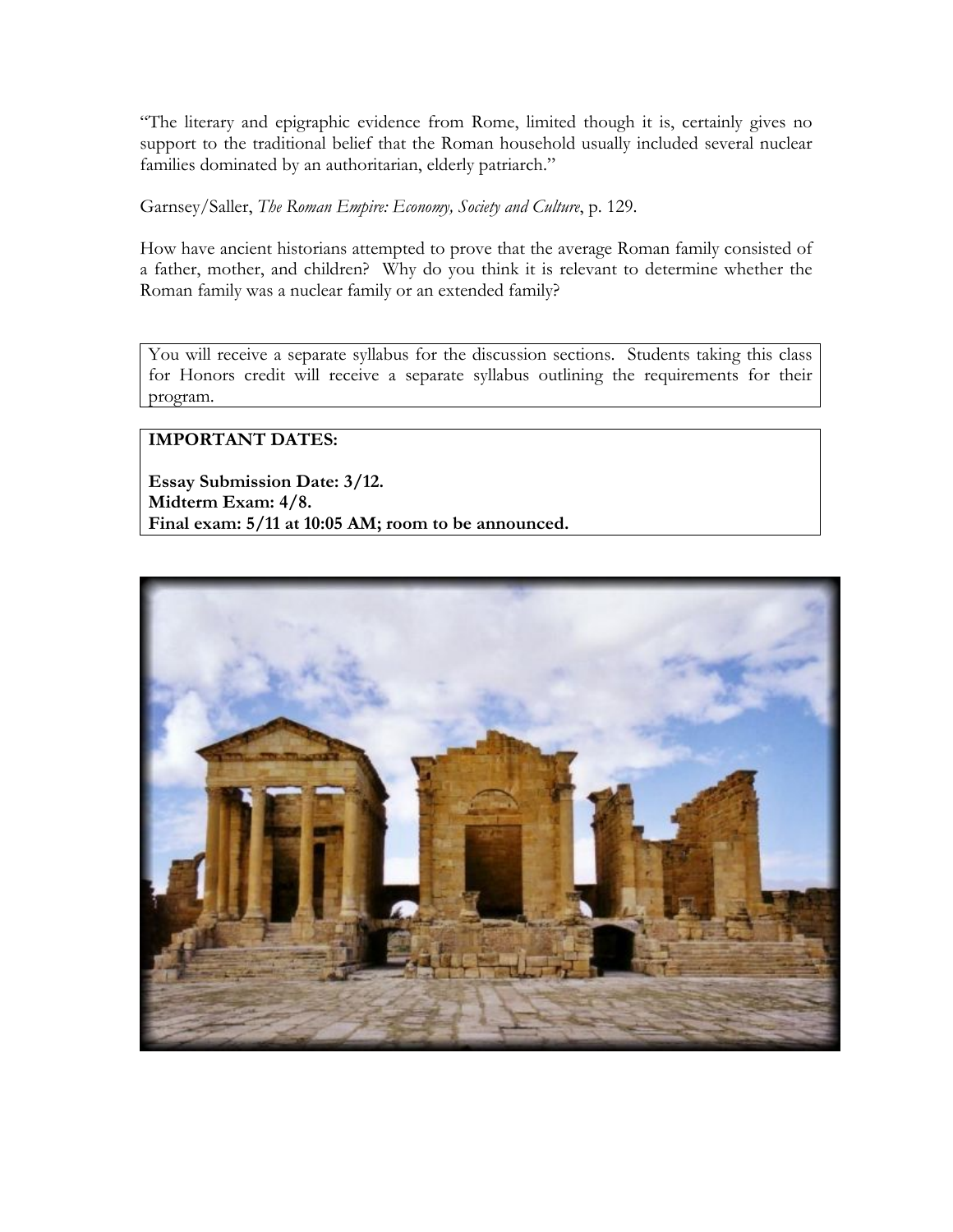Week 1: Rome: City and Empire. 1/19 and 1/21

Week 2: The Roman Emperor. 1/26 and 1/28

Readings: Garnsey/Saller pp. 5-19.

Week 3: Government without Bureaucracy. 2/2 and 2/4

Readings: Garnsey/Saller pp. 20-40.

Week 4: The Roman Army. 2/9 and 2/11

**No specific readings required**.

Week 5: The Culture of Becoming Roman. 2/16 and 2/18

Readings: Garnsey/Saller pp. 178-196.

Week 6: Religion and Worship in the Roman World. 2/23 and 2/25

Readings: Garnsey/Saller pp. 163-178.

Week 7: Between Tolerance and Persecution. 3/2 and 3/4

Readings: Garnsey/Saller pp. 163-78.

**Week 8: No Lectures. 3/9 and 3/11. Work on essay. Submission date: 3/12.**